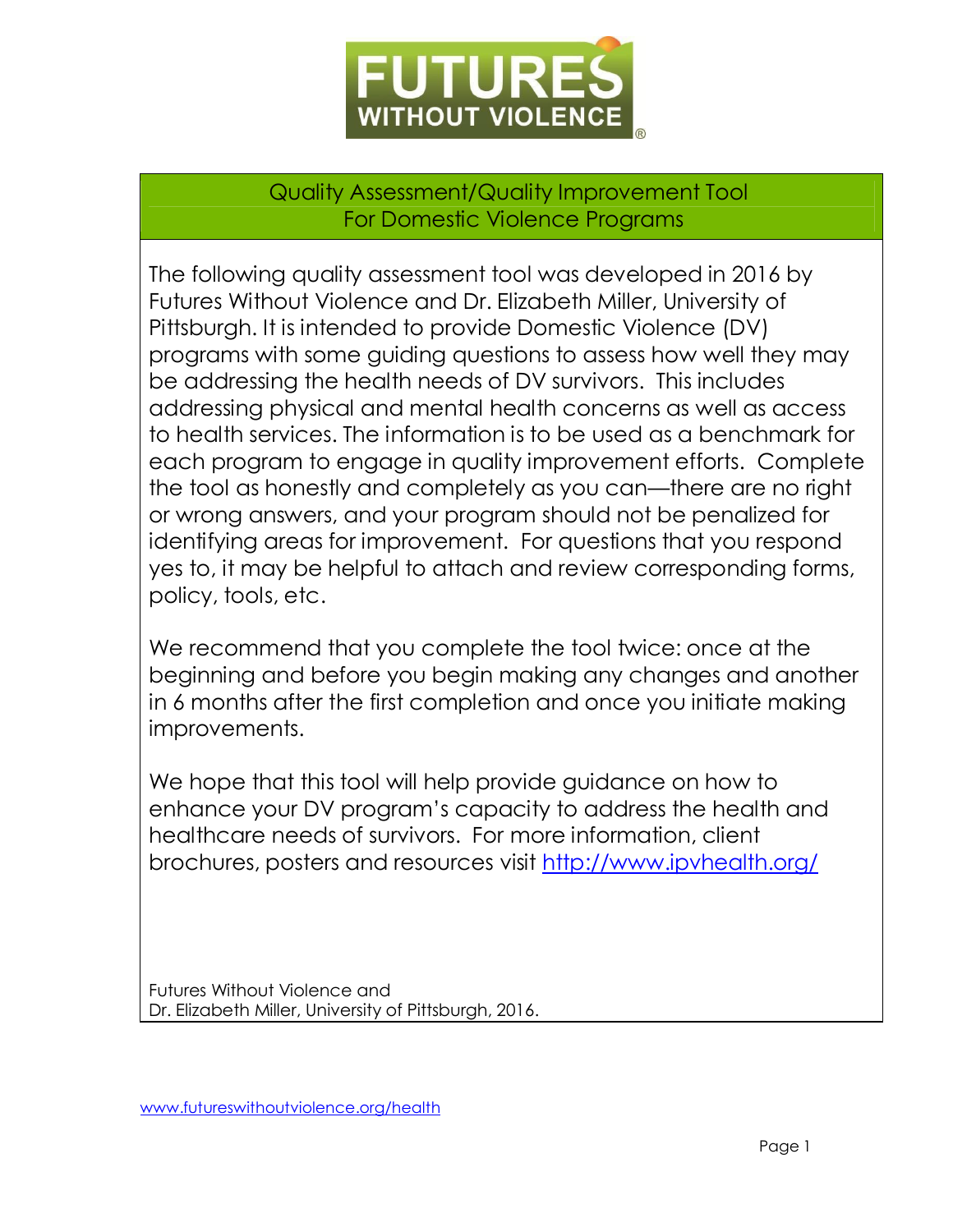**Completed by (title only)**:

**Domestic Violence Program Name**:

**Date**:

## **Assessment Methods**

## **Does your program have a written intake form to ask survivors about?**

|                            | Yes (if so,<br>please<br>attach) | No | N/A | <b>Don't Know</b> |
|----------------------------|----------------------------------|----|-----|-------------------|
| Medical concerns           |                                  | П  |     |                   |
| Mental health concerns     |                                  |    |     |                   |
| Health insurance           |                                  |    |     |                   |
| Last physical              |                                  | П  |     |                   |
| Immunizations              |                                  | П  |     |                   |
| Pregnancy                  |                                  |    |     |                   |
| STI/HIV testing            |                                  |    |     |                   |
| <b>Current medications</b> |                                  |    |     |                   |
| Allergies                  |                                  |    |     |                   |
|                            |                                  |    |     |                   |

|                                                                                                                                                                   | Yes | <b>No</b> | N/A | Don't Know |
|-------------------------------------------------------------------------------------------------------------------------------------------------------------------|-----|-----------|-----|------------|
| Does your program require staff to offer a<br>palm-size safety card <sup>1</sup> with information<br>about how violence can impact health?<br>(see example below) |     |           |     |            |
| In addition to asking about the clients'<br>health, does the intake form include an<br>assessment of their children's health?                                     |     |           |     |            |
| Is there a private place in your program to<br>screen and talk with clients about health<br>concerns?                                                             |     |           |     |            |



<sup>1</sup> Futures Without Violence General Health Safety Card. To order, visit: <u><http://bit.ly/1ydEXO1></u>

[www.futureswithoutviolence.org/health](http://www.futureswithoutviolence.org/health)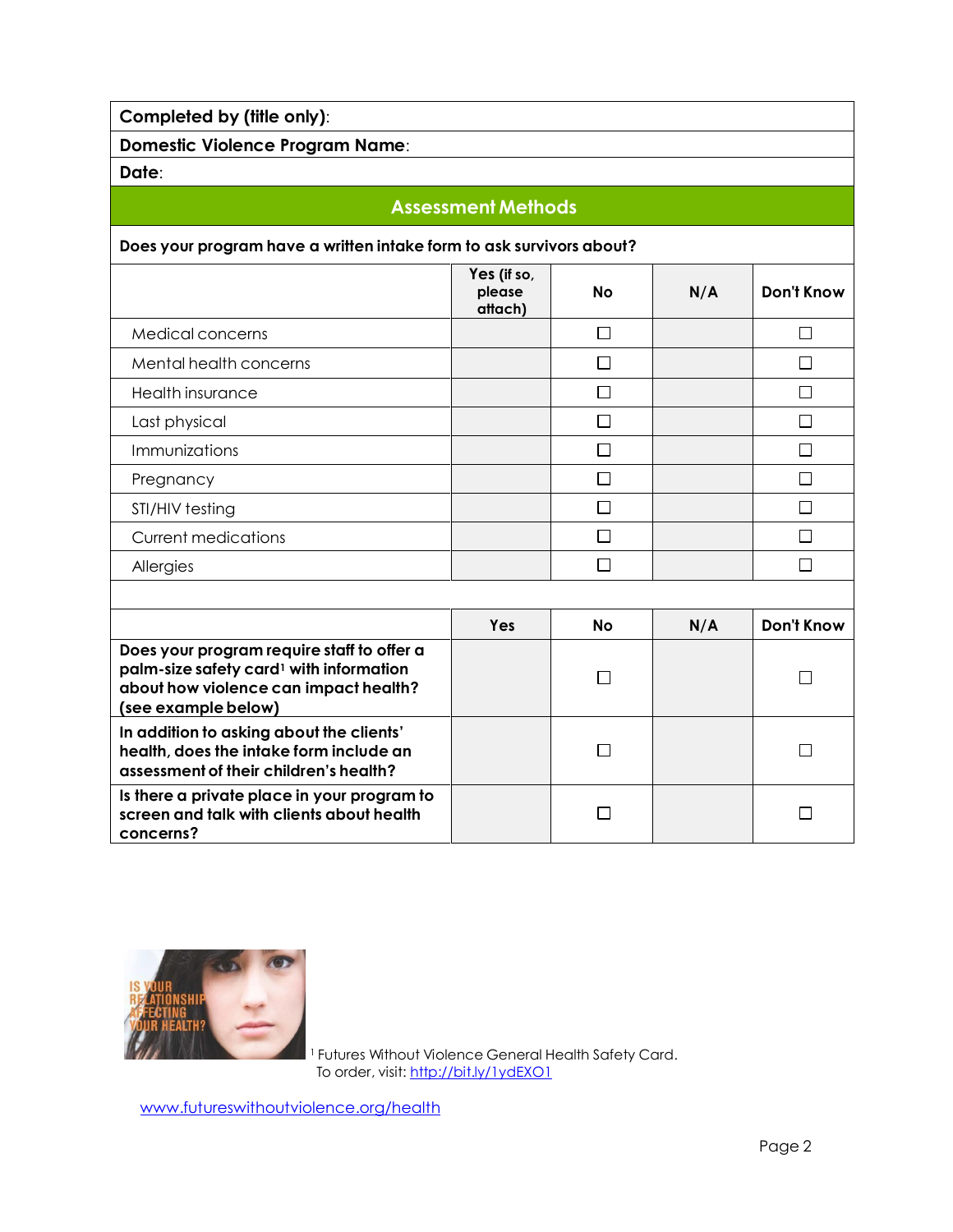| <b>Integrated Assessment</b>                                                                            |                                  |           |     |                   |  |
|---------------------------------------------------------------------------------------------------------|----------------------------------|-----------|-----|-------------------|--|
|                                                                                                         | Yes                              | <b>No</b> | N/A | <b>Don't Know</b> |  |
| Are clients assessed for depression?                                                                    |                                  | □         |     | П                 |  |
| Are clients assessed for suicidality?                                                                   |                                  | □         |     | П                 |  |
| Are clients assessed for additional mental<br>or clinical conditions?                                   |                                  | $\Box$    |     | П                 |  |
| <b>Documentation of Assessment and Response</b>                                                         |                                  |           |     |                   |  |
| On the intake form are the following steps documented?                                                  |                                  |           |     |                   |  |
|                                                                                                         | Yes                              | <b>No</b> | N/A | <b>Don't Know</b> |  |
| A palm-size safety card was offered and<br>discussed                                                    |                                  | □         |     | П                 |  |
| Referral made to a health services<br>provider                                                          |                                  | $\Box$    |     | ΙI                |  |
|                                                                                                         | <b>Intervention Strategies</b>   |           |     |                   |  |
| Does your staff have:                                                                                   |                                  |           |     |                   |  |
|                                                                                                         | Yes (if so,<br>please<br>attach) | <b>No</b> | N/A | Don't Know        |  |
| Scripted tools/instructions about what to<br>say and do when a client discloses a<br>medical concern?   |                                  | П         |     | П                 |  |
| Scripted tool/instructions on how to<br>assess for suicidality with clients who<br>disclose depression? |                                  | □         |     | $\Box$            |  |
| Instructions for offering reproductive<br>health services onsite?                                       |                                  | □         |     | U                 |  |
| A protocol for connecting a client to<br>urgent medical services?                                       |                                  | ⊔         |     | $\Box$            |  |
| Does your staff have:                                                                                   |                                  |           |     |                   |  |
|                                                                                                         | Yes                              | No        | N/A | <b>Don't Know</b> |  |
| A connection to a clinical service<br>provider for clinical questions?                                  |                                  | $\Box$    |     | □                 |  |
| A clear protocol for what types of<br>situations require urgent clinical<br>assessment?                 |                                  | □         |     | П                 |  |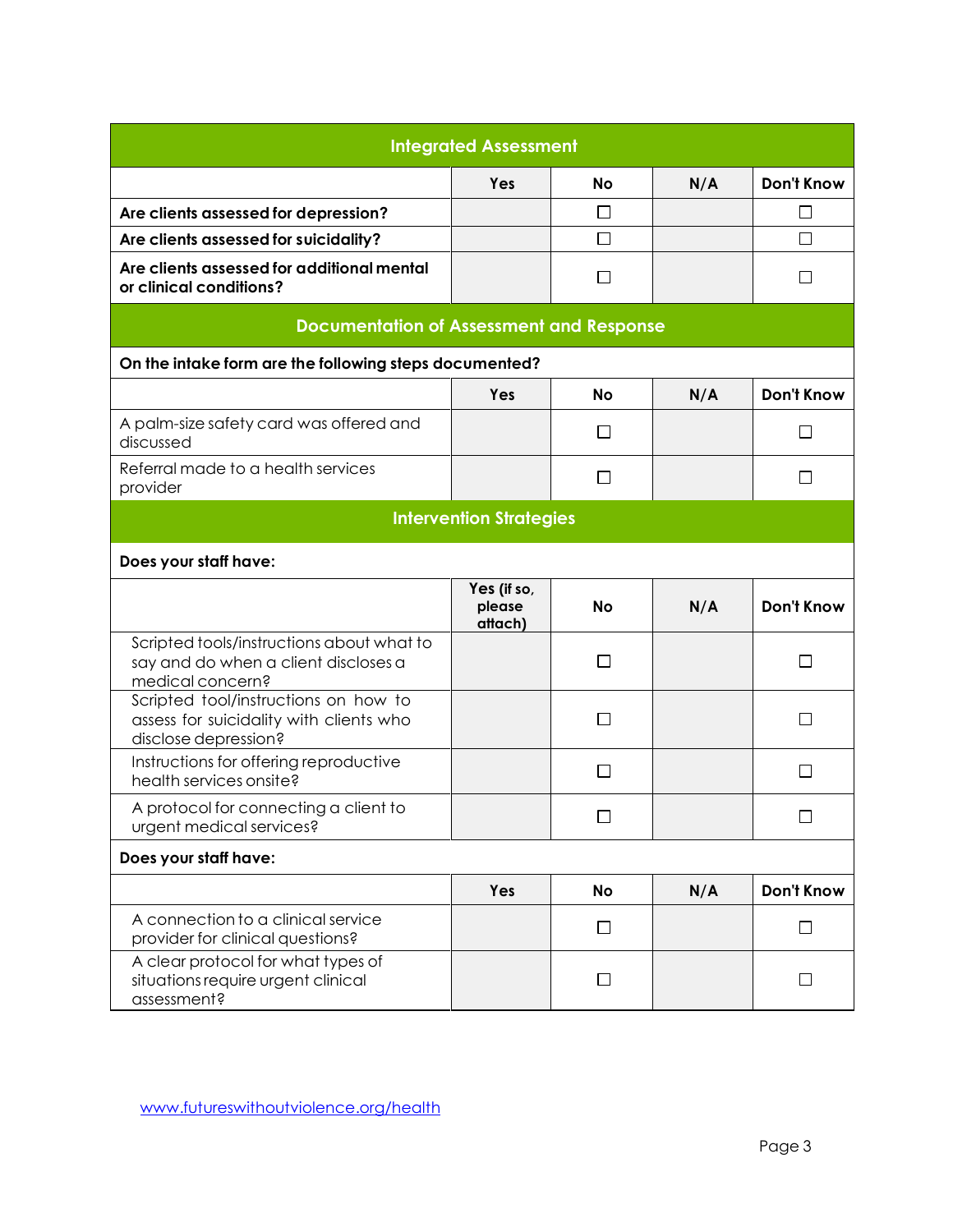| Does your program have resource lists that:                                                                                        |                                |              |     |               |
|------------------------------------------------------------------------------------------------------------------------------------|--------------------------------|--------------|-----|---------------|
|                                                                                                                                    | Yes                            | <b>No</b>    | N/A | Don't<br>Know |
| Identify clinical referrals/resources for<br>clients who need medical care?                                                        |                                | □            |     | $\mathsf{L}$  |
| Identify referrals/resources for clients who<br>need mental health care?                                                           |                                | П            |     | $\mathsf{L}$  |
| Identify referrals and resources that are<br>specifically relevant to your community's<br>underserved population?                  |                                | $\mathsf{L}$ |     |               |
| Includes a contact person for each<br>referral agency?                                                                             |                                | П            |     |               |
| Does your program offer onsite health services?                                                                                    |                                |              |     |               |
|                                                                                                                                    | Yes                            | <b>No</b>    | N/A | Don't<br>Know |
| Primary care services for adults                                                                                                   |                                | $\mathsf{L}$ |     |               |
| Primary care services for children/youth                                                                                           |                                | П            |     | $\mathsf{L}$  |
| Reproductive health services<br>(emergency contraceptives, pregnancy<br>testing, STI testing, etc.)                                |                                | $\mathsf{L}$ |     |               |
| Mobile health van                                                                                                                  |                                | П            |     |               |
| Public health nurse/home visitor                                                                                                   |                                | Π            |     |               |
| Other (please list)                                                                                                                |                                | $\Box$       |     |               |
|                                                                                                                                    | <b>Networking and Training</b> |              |     |               |
| Has your staff had contact with representatives from any of the following types of clinical service<br>providers in the past year? |                                |              |     |               |
|                                                                                                                                    | Yes                            | <b>No</b>    | N/A | Don't<br>Know |
| Women's health services                                                                                                            |                                | $\Box$       |     | $\Box$        |
| Mental health services                                                                                                             |                                | $\Box$       |     | $\Box$        |
| Children's health services                                                                                                         |                                | $\Box$       |     | $\Box$        |
| Urgent care services                                                                                                               |                                | $\Box$       |     | □             |
| Other clinical services                                                                                                            |                                | $\Box$       |     | $\Box$        |
| Is there anyone on your staff who is<br>especially skilled or comfortable dealing<br>with medical and mental health issues?        |                                | $\Box$       |     | П             |

[www.futureswithoutviolence.org/health](http://www.futureswithoutviolence.org/health)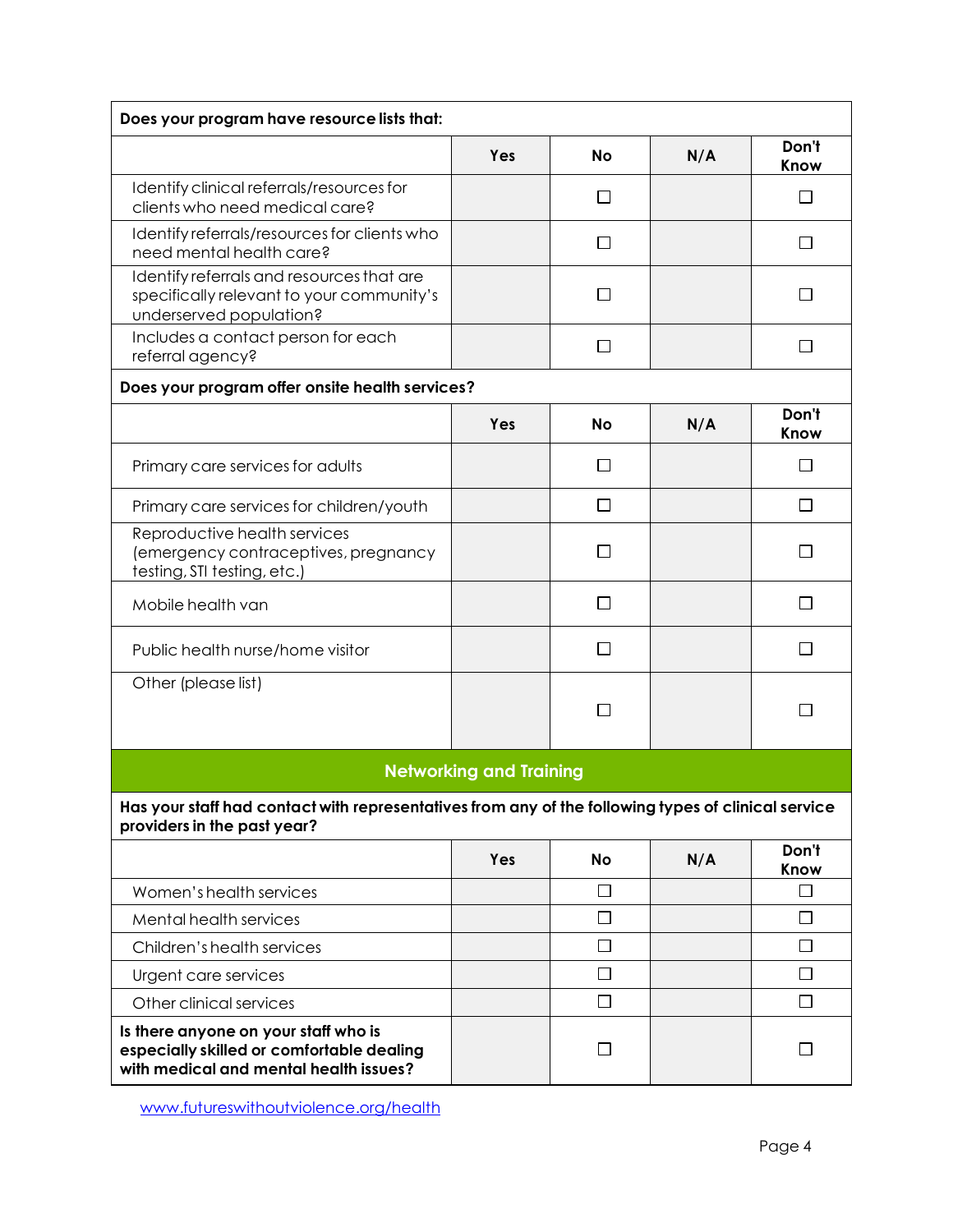| Do new hires receive training on<br>assessment and intervention for medical<br>and mental health issues during<br>orientation?                                                       |                              | П            |     |               |  |  |
|--------------------------------------------------------------------------------------------------------------------------------------------------------------------------------------|------------------------------|--------------|-----|---------------|--|--|
| Does your staff receive booster training on<br>assessment and intervention for medical<br>and mental health issues (as these relate<br>to DV) at least once a year?                  |                              | П            |     |               |  |  |
|                                                                                                                                                                                      | <b>Self-Care and Support</b> |              |     |               |  |  |
| Does your program:                                                                                                                                                                   |                              |              |     |               |  |  |
|                                                                                                                                                                                      | Yes                          | <b>No</b>    | N/A | Don't<br>Know |  |  |
| Have a protocol for what to do when a<br>staff person is experiencing intimate<br>partner violence?                                                                                  |                              | $\Box$       |     | $\mathsf{L}$  |  |  |
| Have a protocol for what to do if a<br>perpetrator is on-site and displaying<br>threatening behavior or trying to get<br>information?                                                |                              | $\Box$       |     |               |  |  |
| Give staff the opportunity to meet and<br>discuss challenges and successes with<br>cases involving complex medical<br>and/or mental health problems?                                 |                              | $\mathsf{L}$ |     |               |  |  |
|                                                                                                                                                                                      | <b>Data and Evaluation</b>   |              |     |               |  |  |
| Does your program:                                                                                                                                                                   |                              |              |     |               |  |  |
|                                                                                                                                                                                      | Yes                          | <b>No</b>    | N/A | Don't<br>Know |  |  |
| Track medical and mental health needs<br>of clients?                                                                                                                                 |                              | $\mathsf{L}$ |     |               |  |  |
| Track medical and mental health<br>referrals made on behalf of clients?                                                                                                              |                              | $\Box$       |     | $\Box$        |  |  |
| Conduct an annual review to update all<br>protocols addressing survivor health and<br>healthcare needs?                                                                              |                              | $\Box$       |     |               |  |  |
| Do any type of consumer satisfaction<br>surveys or client focus groups that ask<br>clients' opinions about assessment and<br>intervention strategies for health related<br>concerns? |                              | П            |     |               |  |  |
| Provide regular (at least annual)<br>feedback to staff about their<br>performance regarding assessment and<br>referrals for survivors' health and<br>healthcare related concerns?    |                              |              |     |               |  |  |